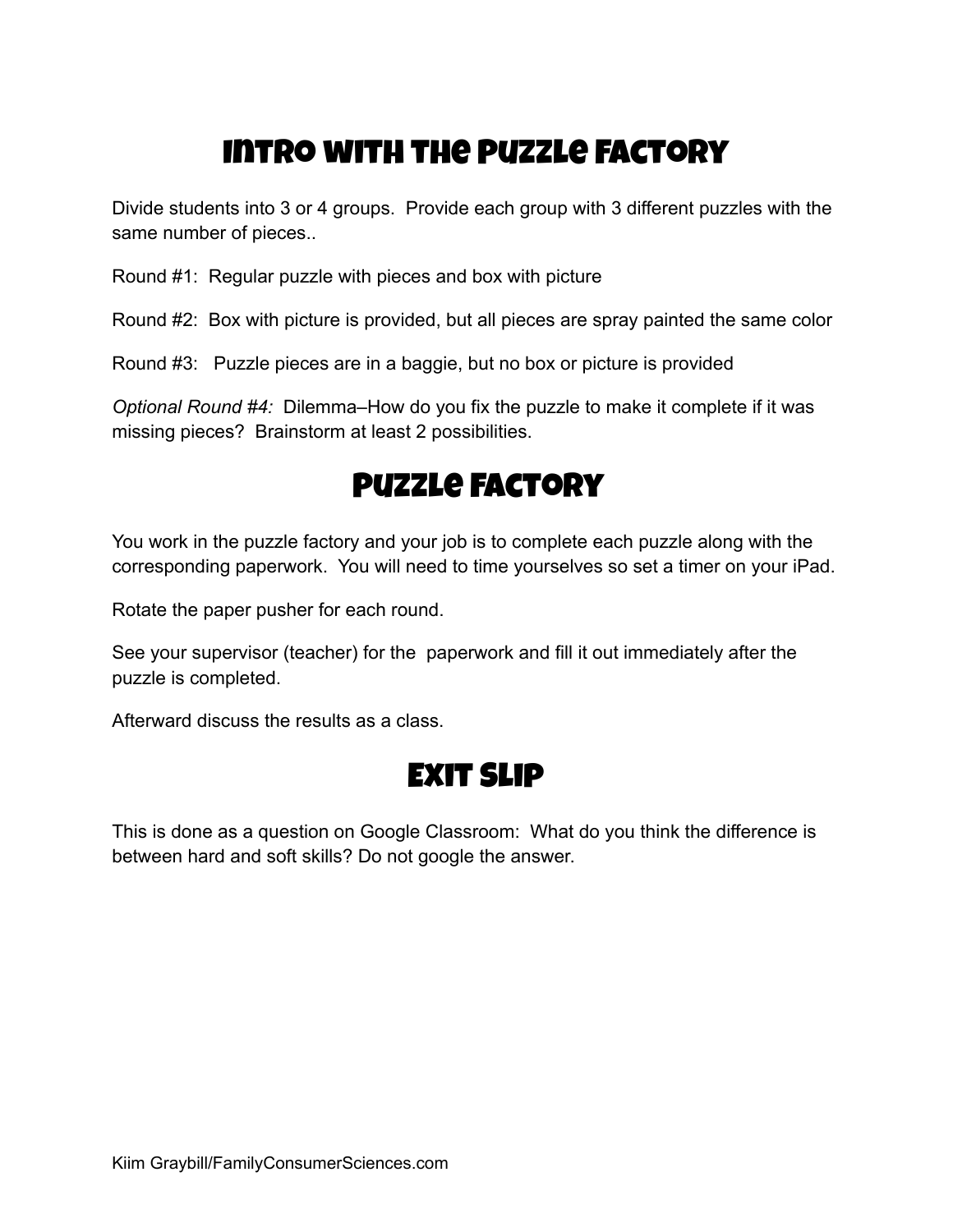# Puzzle Factory paperwork Puzzle #1



Amount of **TIME** it took to complete the puzzle:

Share 2-3 **FRUSTRATIONS** your group experienced while trying to complete the activity:

Share 2-3 **SUCCESSES** your group experienced while trying to complete the activity:

**TWO** things your group did well while putting this puzzle together:

**TWO** things your group could have improved on while putting this puzzle together: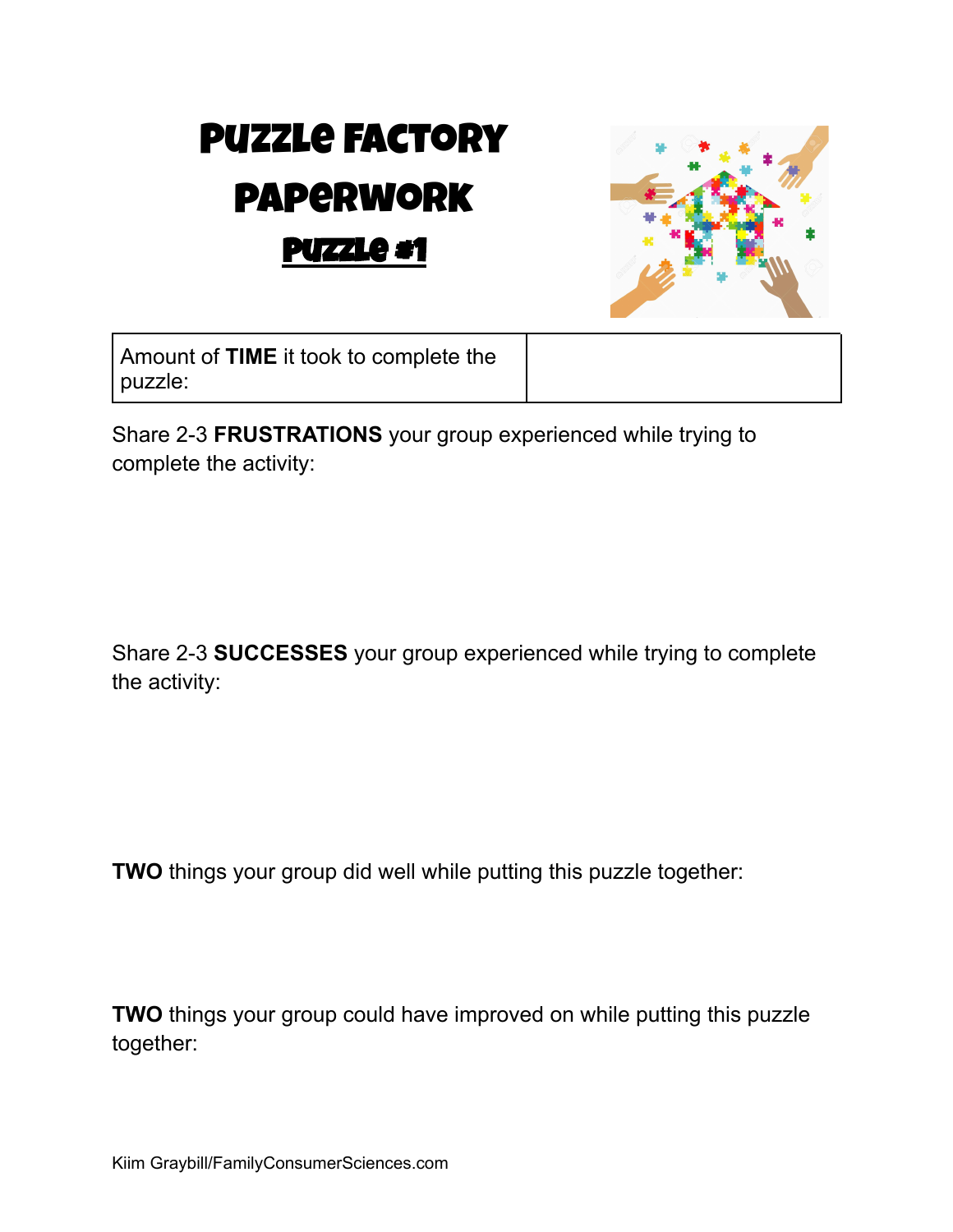# Puzzle Factory paperwork Puzzle #2



Amount of **TIME** it took to complete the puzzle:

Share 2-3 **FRUSTRATIONS** your group experienced while trying to complete the activity:

Share 2-3 **SUCCESSES** your group experienced while trying to complete the activity:

**TWO** things your group did well while putting this puzzle together:

**TWO** things your group could have improved on while putting this puzzle together: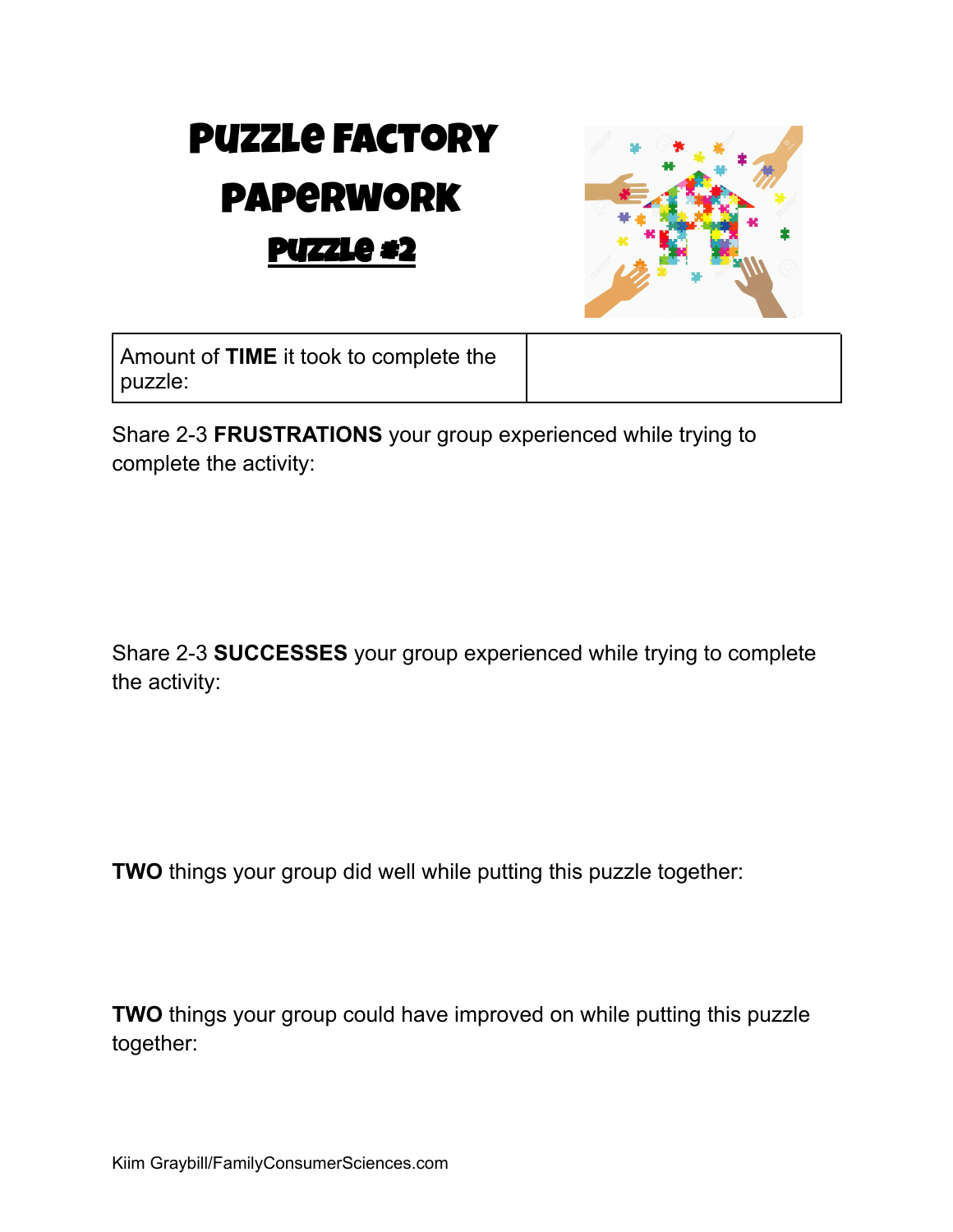# Puzzle Factory paperwork Puzzle #3



Amount of **TIME** it took to complete the puzzle:

Share 2-3 **FRUSTRATIONS** your group experienced while trying to complete the activity:

Share 2-3 **SUCCESSES** your group experienced while trying to complete the activity:

**TWO** things your group did well while putting this puzzle together:

**TWO** things your group could have improved on while putting this puzzle together: